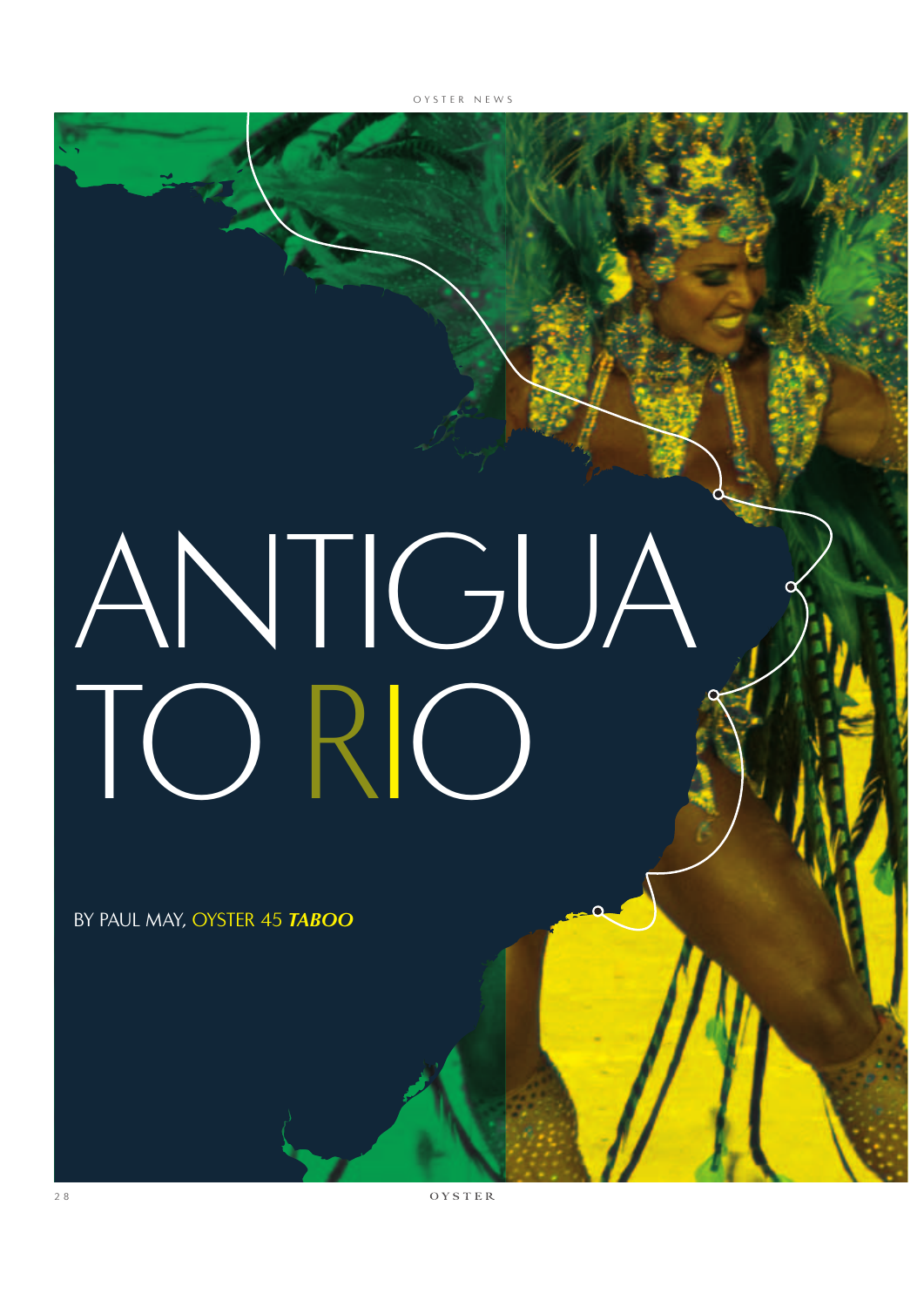## OWNER REPORT – TABOO





"WHY DO YOU WANT TO LEAVE THE CARIBBEAN?" WAS THE QUESTION MY WIFE AND DAUGHTERS ASKED WHEN I TENTATIVELY FLOATED MY PLAN TO SAIL OUR OYSTER 45, *TABOO*, TO BRAZIL. "SO WE CAN ALL GO TO THE RIO CARNIVAL" WAS MY REPLY.

After two transatlantic crossings and nearly eight years in the 'windies', we had enjoyed some great sailing and holidays. The list of our most memorable occasions is extensive, but highlights have to include: over 500 nights at anchor - often by beaches and bays inaccessible from the land; two green flashes and far too many rum punches; some rough weather including 59 knots in Tropical Storm Olga, which *Taboo* handled comfortably; taking part in all the Oyster Regattas in Antigua and the BVI, and coming 6th place overall in one of them; winning the Concours d'Elegance, and receiving a special 'Spirit of the Regatta' prize in 2009.

Once we had made the decision to head to Rio, *Taboo*, together with my sailing friends Martin, Graham, Tim, Karen and Roger, left Antigua on Tuesday 5th January 2010 as the sun was close to setting. We headed south on port tack, and remained on that tack for the next 950 miles.

We passed south of St Lucia at dawn on the 7th January and watched the Pitons disappear astern – this was to be our last sight of the Caribbean and any land for two weeks.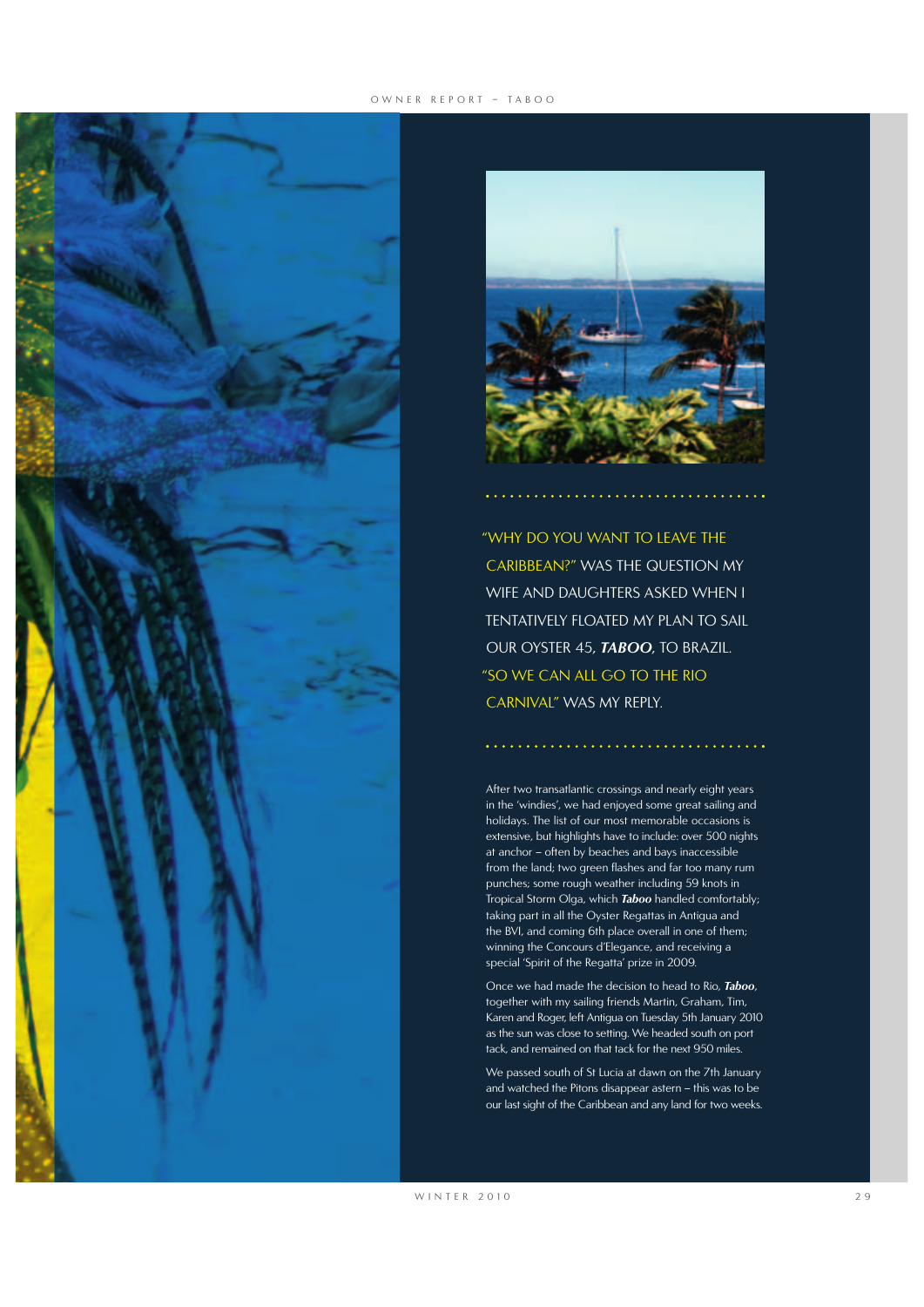



OYSTER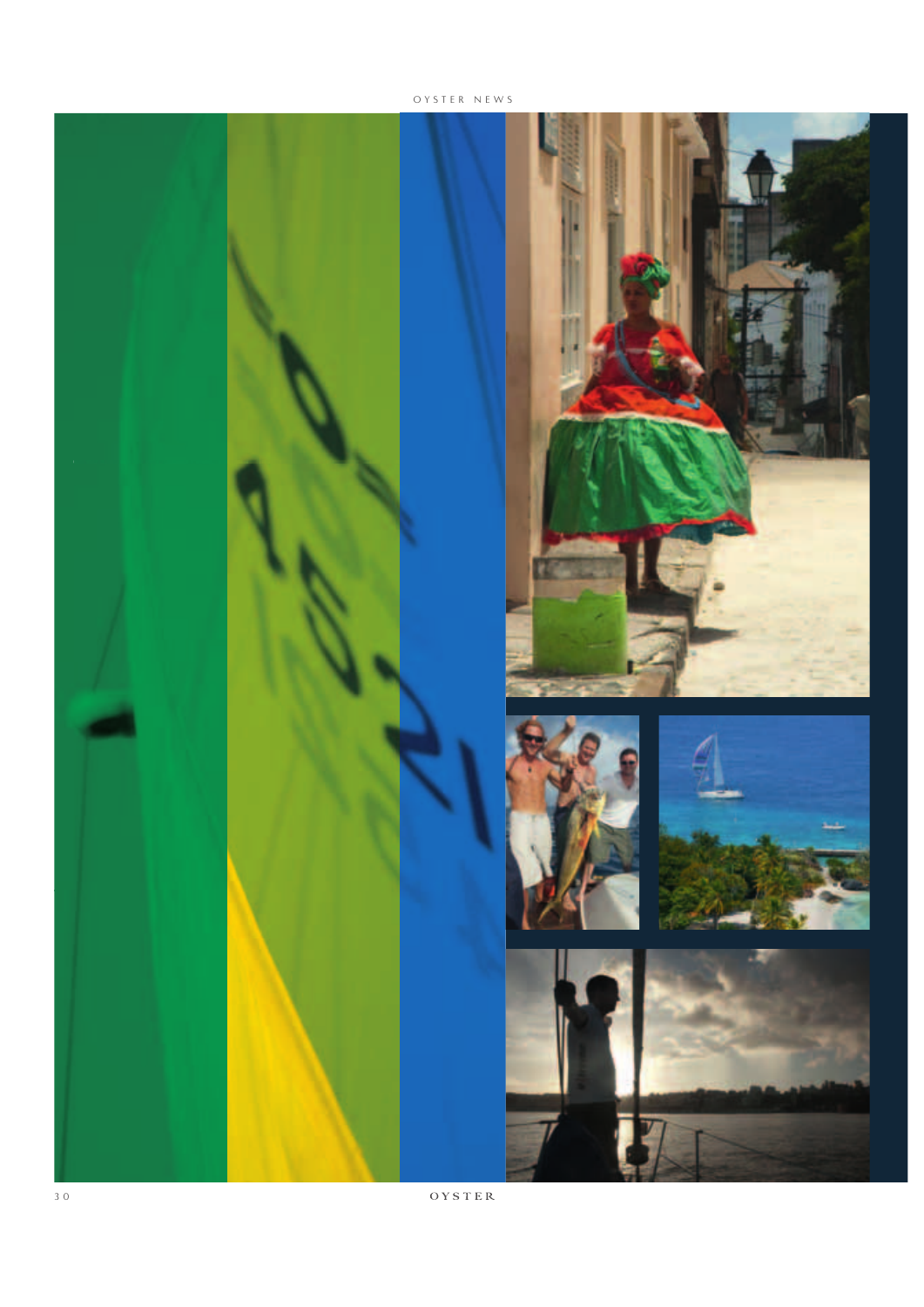Long, regal ocean swells of 2 to 3 metres became the norm, interspersed with a mixed bag of smaller waves from various easterly directions.

The wind was predominantly 25 to 30 knots from north of east interspersed, on a regular basis, by squalls with gusts of 40 to 50 knots. *Taboo* performed comfortably, as usual, and kept up speeds of 7 to 11 knots.

We treated ourselves to DVD film nights in the cockpit on several dry evenings. The highlight for me was 'The boat that rocked'! Most mornings we breakfasted on fresh baked bread, rolls or pancakes. Even in squalls and sailing closehauled through lively seas, the galley was in constant use.

On most days throughout the journey, we sent entries and photos via our satellite phone and email to our blog, which was run by my daughter, Louise, up until we reached Recife when Louise joined the *Taboo* crew. After that, my PA Marcella, kindly kept the blog up to date. The responses from our blog visitors were a great source of humour and support.

Bill Lewis, a sailing friend and fellow Oyster owner, emailed us two or three grib weather files each day to assist our understanding of what Mother Nature had in store for us.

As usual on a long passage, food became the major topic of conversation with an increasingly competitive cooking environment. Freshly caught fish gave us the opportunity to try new recipes including sushi. Throughout the journey, we followed the tried and trusted 'on passage' alcohol policy of a beer at Happy Hour and one glass of wine with dinner.

Our watch system worked well, with three watches of two crew doing three hours per watch overnight. This gave everyone the opportunity of a good long night's sleep even during squalls.

At night-time we often found it useful to sail with the storm jib, hoisted on the detachable inner forestay, and a partly reefed genoa. As a major squall approached, we could 'de-cutter' by furling away the genoa (and taking a reef in on the main). Our speed and direction were kept sure and steady with this routine, and the off-watch more able to sleep undisturbed. On Saturday the 16th January, we had a significant wind-shift, which caused us to come off of the port tack we had been on for 1,036 nautical miles! We also changed the 'ship's time' to only three hours behind the UK.

At 2am on Sunday 17th January we crossed the equator and at breakfast a modest toast was proffered to Neptune.

Despite a full professional inspection of the rig in Antigua, we lost our baby stay with a 'ping' and a temporary solution with a couple of blocks and a spare halyard was rigged swiftly and safely. Oyster After Sales quickly and helpfully despatched a replacement via one of our crew flying from the UK to join us at Recife where it was promptly fitted

Dolphins visited us on a regular basis, often in groups of up to 30 or more. One pod of insomniacs even frolicked around us in the dark. Oil rigs, supply vessels, fishing boats and 'stick and flag' markers began to appear in our path as we closed the coast towards Fortaleza. On Wednesday 20th January, we again tacked on starboard after a mere 500 miles or so on port tack, we were now some 150 miles from our landfall in Brazil. Along the coast, electric storms became a feature of most nights, with sheet and fork lightning illuminating the sea all around us.

On Thursday 21st January, we docked stern-to at the Fortaleza 'marina' and endured a tedious five hours of form filling at three different official offices. Once that task had been completed, believe it or not after leaving the Caribbean 3,000 miles to the North, we went to a night-time beach concert... of reggae music. Bob Marley's original Wailers were playing and so we danced almost until dawn to the best Caribbean music in Brazil.

Slightly hungover the next day, we re-fuelled *Taboo*, in temperatures of nearly 30ºC, via a bowser towed by a 1930's Ford pickup truck to the nearest petrol station. We left Fortaleza for Recife knowing we were to encounter a stiff head wind and an adverse current of 1 to 2 knots.

"We treated ourselves to DVD film nights in the cockpit on several dry evenings. The highlight for me was 'The boat that rocked'!"

After three days of determined motor sailing, we arrived at Recife at night. We anchored away from the main quayside and waited until dawn before docking at the Cabanga Yacht Club marina, which is only accessible at or near to high tide.

Having said goodbye to our crew, Roger, in Fortaleza, we now had to bid farewell to Martin and Graham. Fresh new crew had been waiting for us in Recife for a few days (my eldest daughter Louise, her friend Jamie, and old **Taboo** hands Mark and Geoffrey). We all set about prepping *Taboo*, helping with repairs and provisioning.

On Friday 29th of January, we re-fuelled, direct from a fuel tanker (that usually replenishes petrol stations), and set off on high tide to Salvador, our next destination, some 260 miles South.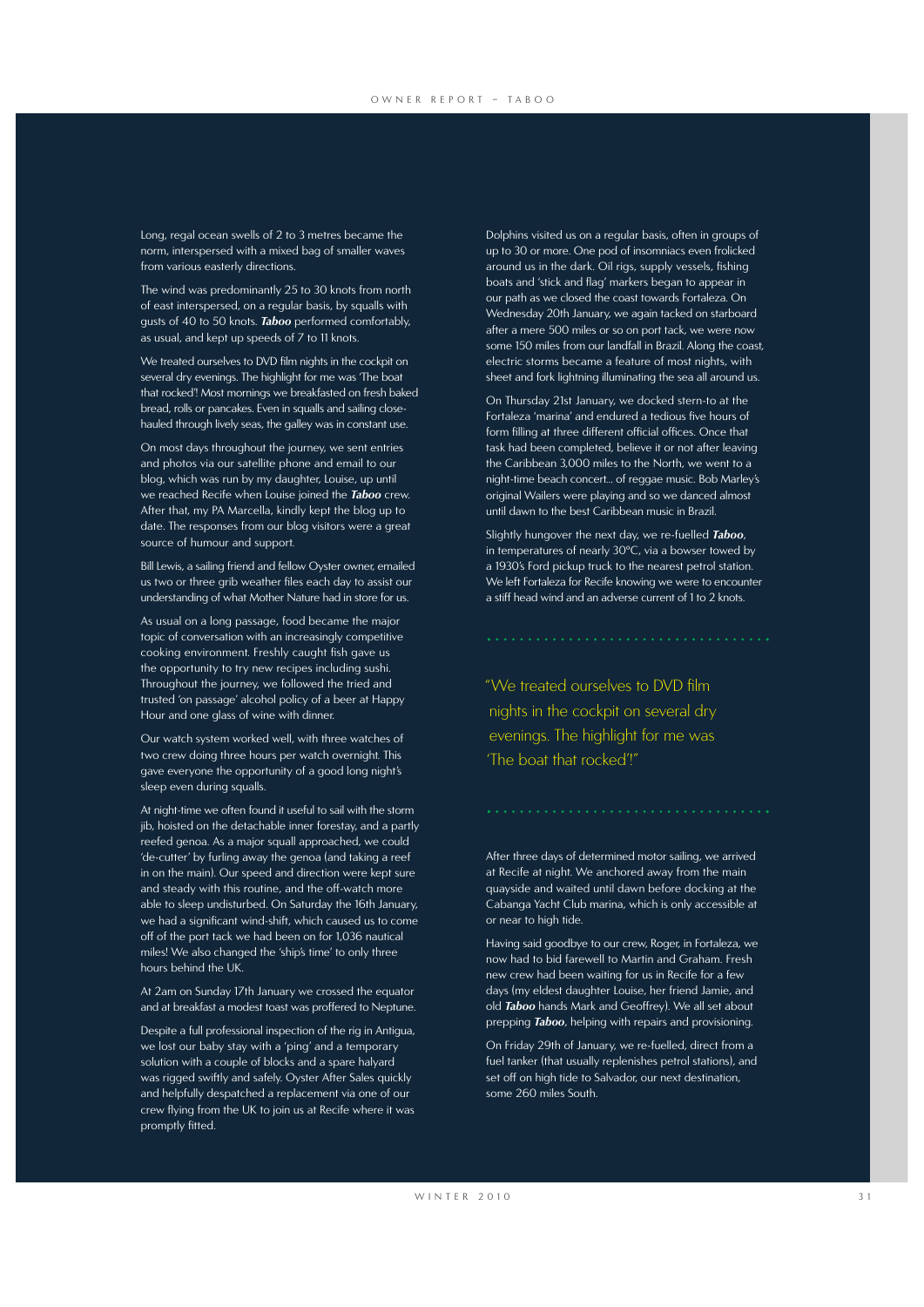